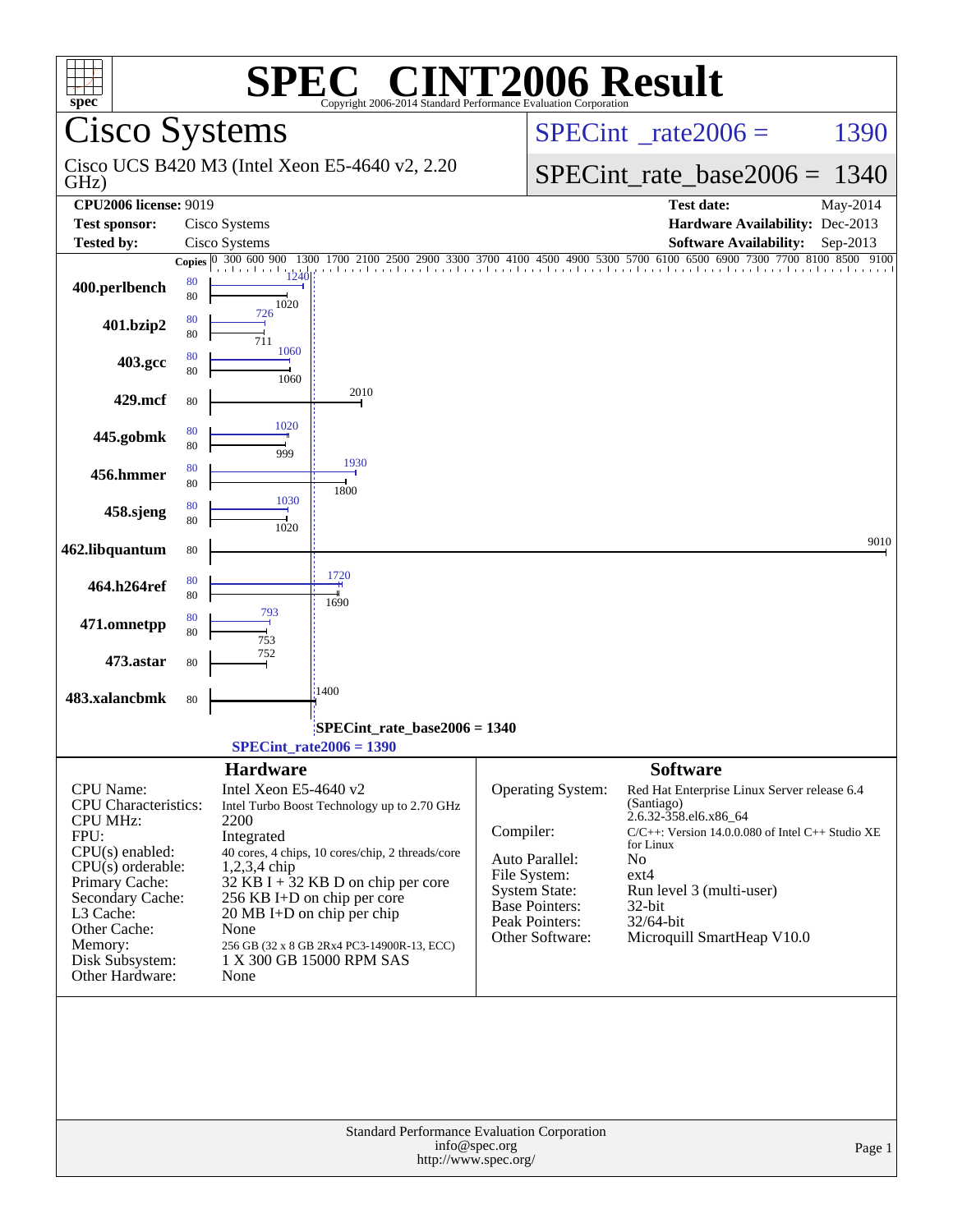

Cisco Systems

GHz) Cisco UCS B420 M3 (Intel Xeon E5-4640 v2, 2.20 SPECint rate $2006 =$  1390

### [SPECint\\_rate\\_base2006 =](http://www.spec.org/auto/cpu2006/Docs/result-fields.html#SPECintratebase2006) 1340

**[CPU2006 license:](http://www.spec.org/auto/cpu2006/Docs/result-fields.html#CPU2006license)** 9019 **[Test date:](http://www.spec.org/auto/cpu2006/Docs/result-fields.html#Testdate)** May-2014 **[Test sponsor:](http://www.spec.org/auto/cpu2006/Docs/result-fields.html#Testsponsor)** Cisco Systems **[Hardware Availability:](http://www.spec.org/auto/cpu2006/Docs/result-fields.html#HardwareAvailability)** Dec-2013 **[Tested by:](http://www.spec.org/auto/cpu2006/Docs/result-fields.html#Testedby)** Cisco Systems **[Software Availability:](http://www.spec.org/auto/cpu2006/Docs/result-fields.html#SoftwareAvailability)** Sep-2013

#### **[Results Table](http://www.spec.org/auto/cpu2006/Docs/result-fields.html#ResultsTable)**

|                    | <b>Base</b>                                                                                              |                |       |                |       |                | <b>Peak</b> |               |                |              |                |              |                |              |
|--------------------|----------------------------------------------------------------------------------------------------------|----------------|-------|----------------|-------|----------------|-------------|---------------|----------------|--------------|----------------|--------------|----------------|--------------|
| <b>Benchmark</b>   | <b>Copies</b>                                                                                            | <b>Seconds</b> | Ratio | <b>Seconds</b> | Ratio | <b>Seconds</b> | Ratio       | <b>Copies</b> | <b>Seconds</b> | <b>Ratio</b> | <b>Seconds</b> | <b>Ratio</b> | <b>Seconds</b> | <b>Ratio</b> |
| 400.perlbench      | 80                                                                                                       | 765            | 1020  | 765            | 1020  | 767            | 1020l       | 80            | 630            | 1240         | 635            | 1230         | 632            | 1240         |
| 401.bzip2          | 80                                                                                                       | 1081           | 714   | 1085           | 711   | 1086           | <b>711</b>  | 80            | 1066           | 724          | 1063           | 726          | 1064           | 726          |
| $403.\mathrm{gcc}$ | 80                                                                                                       | 607            | 1060  | 608            | 1060  | 606            | 1060        | 80            | 609            | 1060         | 609            | <b>1060</b>  | 610            | 1060         |
| $429$ .mcf         | 80                                                                                                       | 363            | 2010  | 362            | 2010  | 362            | <b>2020</b> | 80            | 363            | 2010         | 362            | 2010         | 362            | 2020         |
| $445$ .gobmk       | 80                                                                                                       | 840            | 999   | 841            | 997   | 840            | 999         | 80            | 825            | 1020         | 801            | 1050         | 824            | 1020         |
| 456.hmmer          | 80                                                                                                       | 413            | 1810  | 414            | 1800l | 414            | 1800        | 80            | 386            | 1930         | 386            | 1930         | 383            | 1950         |
| $458$ .sjeng       | 80                                                                                                       | 950            | 1020  | 958            | 1010  | 944            | 1030l       | 80            | 939            | 1030         | 937            | 1030         | 936            | 1030         |
| 462.libquantum     | 80                                                                                                       | 184            | 9010  | 184            | 9010  | 184            | 9000        | 80            | <u>184</u>     | 9010         | 184            | 9010         | 184            | 9000         |
| 464.h264ref        | 80                                                                                                       | 1046           | 1690  | 1033           | 1710  | 1046           | 1690        | 80            | 1032           | 1720         | 1006           | 1760         | 1035           | 1710         |
| 471.omnetpp        | 80                                                                                                       | 664            | 753   | 664            | 753   | 666            | 751         | 80            | 630            | 793          | 631            | 793          | 632            | 791          |
| $473$ . astar      | 80                                                                                                       | 746            | 753   | 748            | 751   | 747            | 752         | 80            | 746            | 753          | 748            | 751          | 747            | 752          |
| 483.xalancbmk      | 80                                                                                                       | 394            | 1400  | 394            | 1400  | 393            | 1410        | 80            | 394            | 1400         | 394            | <b>1400</b>  | 393            | 1410         |
|                    | Results appear in the order in which they were run. Bold underlined text indicates a median measurement. |                |       |                |       |                |             |               |                |              |                |              |                |              |

#### **[Submit Notes](http://www.spec.org/auto/cpu2006/Docs/result-fields.html#SubmitNotes)**

 The numactl mechanism was used to bind copies to processors. The config file option 'submit' was used to generate numactl commands to bind each copy to a specific processor. For details, please see the config file.

#### **[Operating System Notes](http://www.spec.org/auto/cpu2006/Docs/result-fields.html#OperatingSystemNotes)**

Stack size set to unlimited using "ulimit -s unlimited"

#### **[Platform Notes](http://www.spec.org/auto/cpu2006/Docs/result-fields.html#PlatformNotes)**

Intel HT Technology = Enabled CPU performance set to HPC Power Technology set to Custom CPU Power State C6 set to Disabled CPU Power State C1 Enhanced set to Disabled Memory RAS configuration set to Maximum Performance DRAM Clock Throttling Set to Performance Sysinfo program /opt/cpu2006-1.2/config/sysinfo.rev6818 \$Rev: 6818 \$ \$Date:: 2012-07-17 #\$ e86d102572650a6e4d596a3cee98f191 running on rhel6.4 Tue May 27 22:46:21 2014

 This section contains SUT (System Under Test) info as seen by some common utilities. To remove or add to this section, see: <http://www.spec.org/cpu2006/Docs/config.html#sysinfo>

 From /proc/cpuinfo model name : Intel(R) Xeon(R) CPU E5-4640 v2 @ 2.20GHz Continued on next page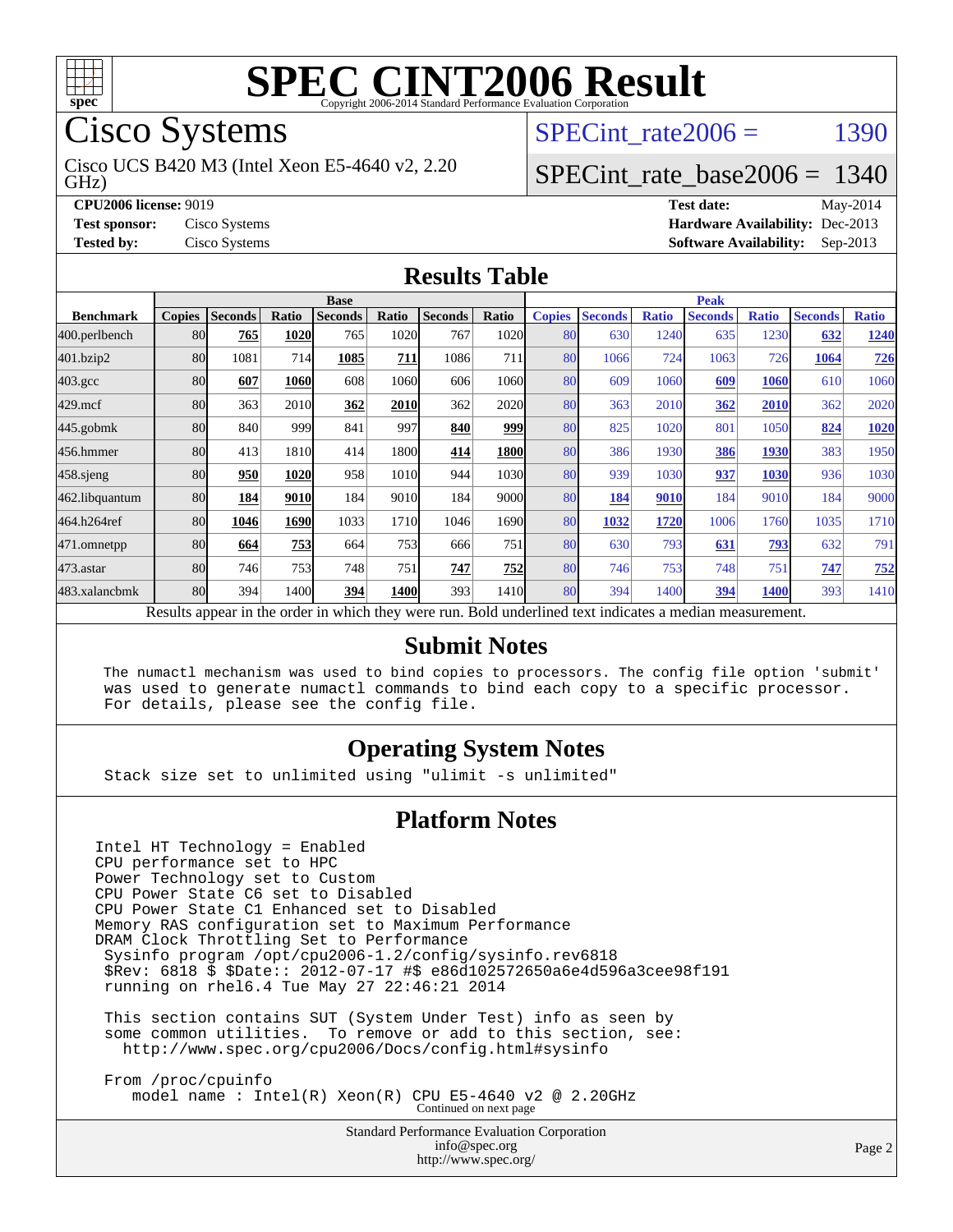

Cisco Systems

GHz) Cisco UCS B420 M3 (Intel Xeon E5-4640 v2, 2.20 SPECint rate $2006 =$  1390

[SPECint\\_rate\\_base2006 =](http://www.spec.org/auto/cpu2006/Docs/result-fields.html#SPECintratebase2006) 1340

**[CPU2006 license:](http://www.spec.org/auto/cpu2006/Docs/result-fields.html#CPU2006license)** 9019 **[Test date:](http://www.spec.org/auto/cpu2006/Docs/result-fields.html#Testdate)** May-2014 **[Test sponsor:](http://www.spec.org/auto/cpu2006/Docs/result-fields.html#Testsponsor)** Cisco Systems **[Hardware Availability:](http://www.spec.org/auto/cpu2006/Docs/result-fields.html#HardwareAvailability)** Dec-2013 **[Tested by:](http://www.spec.org/auto/cpu2006/Docs/result-fields.html#Testedby)** Cisco Systems **[Software Availability:](http://www.spec.org/auto/cpu2006/Docs/result-fields.html#SoftwareAvailability)** Sep-2013

#### **[Platform Notes \(Continued\)](http://www.spec.org/auto/cpu2006/Docs/result-fields.html#PlatformNotes)**

 4 "physical id"s (chips) 80 "processors" cores, siblings (Caution: counting these is hw and system dependent. The following excerpts from /proc/cpuinfo might not be reliable. Use with caution.) cpu cores : 10 siblings : 20 physical 0: cores 0 1 2 3 4 8 9 10 11 12 physical 1: cores 0 1 2 3 4 8 9 10 11 12 physical 2: cores 0 1 2 3 4 8 9 10 11 12 physical 3: cores 0 1 2 3 4 8 9 10 11 12 cache size : 20480 KB From /proc/meminfo<br>MemTotal: 264496064 kB HugePages\_Total: 0<br>Hugepagesize: 2048 kB Hugepagesize: /usr/bin/lsb\_release -d Red Hat Enterprise Linux Server release 6.4 (Santiago) From /etc/\*release\* /etc/\*version\* redhat-release: Red Hat Enterprise Linux Server release 6.4 (Santiago) system-release: Red Hat Enterprise Linux Server release 6.4 (Santiago) system-release-cpe: cpe:/o:redhat:enterprise\_linux:6server:ga:server uname -a: Linux rhel6.4 2.6.32-358.el6.x86\_64 #1 SMP Tue Jan 29 11:47:41 EST 2013 x86\_64 x86\_64 x86\_64 GNU/Linux run-level 3 May 27 10:36 SPEC is set to: /opt/cpu2006-1.2 Filesystem Type Size Used Avail Use% Mounted on<br>
/dev/sda1 ext4 275G 72G 189G 28% / 72G 189G 28% / Additional information from dmidecode: BIOS Cisco Systems, Inc. B420M3.2.2.1.8.042120142113 04/21/2014 Memory: 32x 0xAD00 HMT31GR7EFR4C-RD 8 GB 1600 MHz 2 rank 16x NO DIMM NO DIMM (End of data from sysinfo program)

#### **[General Notes](http://www.spec.org/auto/cpu2006/Docs/result-fields.html#GeneralNotes)**

Environment variables set by runspec before the start of the run: LD\_LIBRARY\_PATH = "/opt/cpu2006-1.2/libs/32:/opt/cpu2006-1.2/libs/64:/opt/cpu2006-1.2/sh"

 Binaries compiled on a system with 1x Core i7-860 CPU + 8GB memory using RedHat EL 6.4

Continued on next page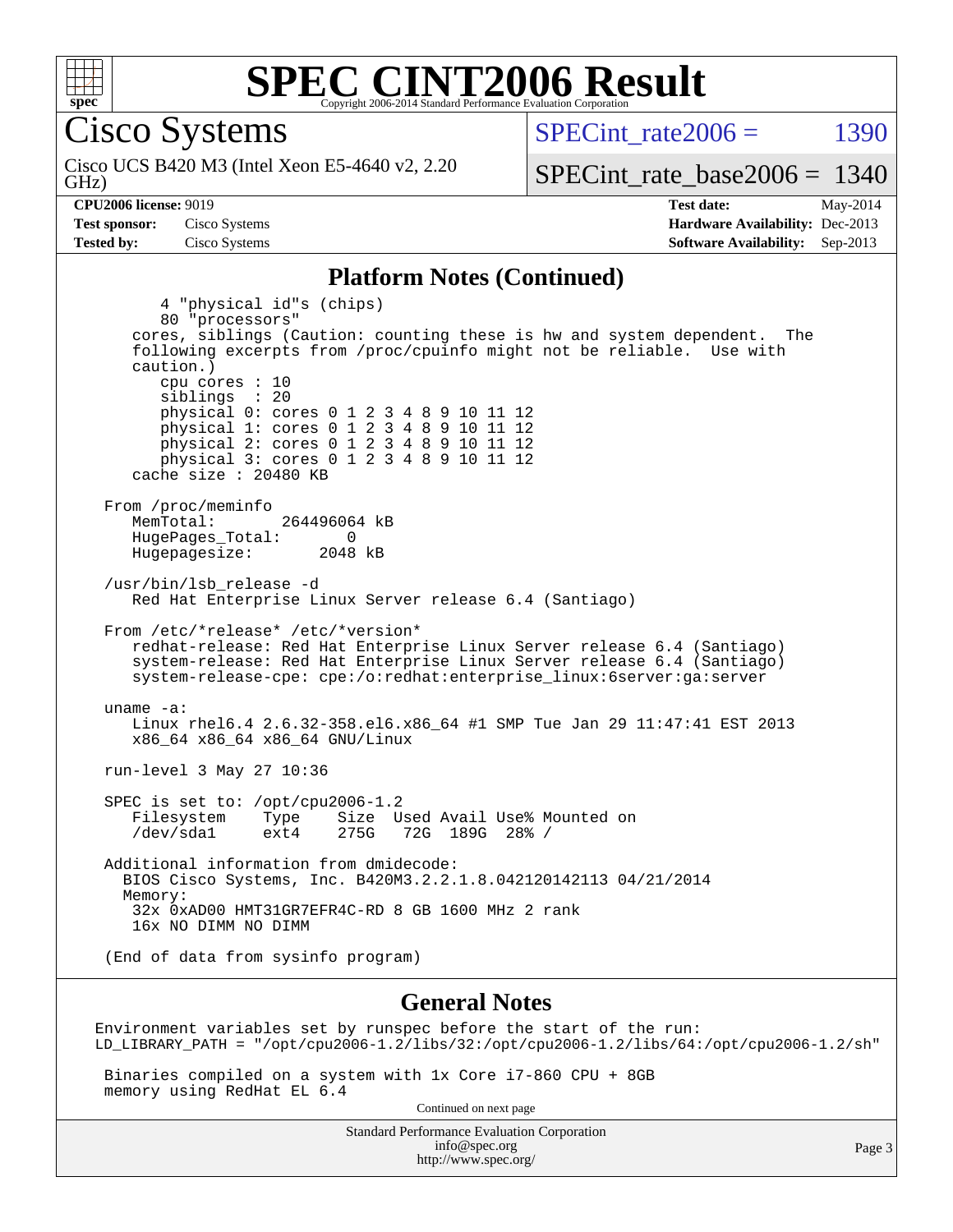

Cisco Systems

GHz) Cisco UCS B420 M3 (Intel Xeon E5-4640 v2, 2.20 SPECint rate $2006 =$  1390

[SPECint\\_rate\\_base2006 =](http://www.spec.org/auto/cpu2006/Docs/result-fields.html#SPECintratebase2006) 1340

**[CPU2006 license:](http://www.spec.org/auto/cpu2006/Docs/result-fields.html#CPU2006license)** 9019 **[Test date:](http://www.spec.org/auto/cpu2006/Docs/result-fields.html#Testdate)** May-2014 **[Test sponsor:](http://www.spec.org/auto/cpu2006/Docs/result-fields.html#Testsponsor)** Cisco Systems **[Hardware Availability:](http://www.spec.org/auto/cpu2006/Docs/result-fields.html#HardwareAvailability)** Dec-2013 **[Tested by:](http://www.spec.org/auto/cpu2006/Docs/result-fields.html#Testedby)** Cisco Systems **[Software Availability:](http://www.spec.org/auto/cpu2006/Docs/result-fields.html#SoftwareAvailability)** Sep-2013

#### **[General Notes \(Continued\)](http://www.spec.org/auto/cpu2006/Docs/result-fields.html#GeneralNotes)**

 Transparent Huge Pages enabled with: echo always > /sys/kernel/mm/redhat\_transparent\_hugepage/enabled Filesystem page cache cleared with: echo 1> /proc/sys/vm/drop\_caches runspec command invoked through numactl i.e.: numactl --interleave=all runspec <etc>

**[Base Compiler Invocation](http://www.spec.org/auto/cpu2006/Docs/result-fields.html#BaseCompilerInvocation)**

[C benchmarks](http://www.spec.org/auto/cpu2006/Docs/result-fields.html#Cbenchmarks): [icc -m32](http://www.spec.org/cpu2006/results/res2014q3/cpu2006-20140606-29834.flags.html#user_CCbase_intel_icc_5ff4a39e364c98233615fdd38438c6f2)

[C++ benchmarks:](http://www.spec.org/auto/cpu2006/Docs/result-fields.html#CXXbenchmarks) [icpc -m32](http://www.spec.org/cpu2006/results/res2014q3/cpu2006-20140606-29834.flags.html#user_CXXbase_intel_icpc_4e5a5ef1a53fd332b3c49e69c3330699)

## **[Base Portability Flags](http://www.spec.org/auto/cpu2006/Docs/result-fields.html#BasePortabilityFlags)**

 400.perlbench: [-DSPEC\\_CPU\\_LINUX\\_IA32](http://www.spec.org/cpu2006/results/res2014q3/cpu2006-20140606-29834.flags.html#b400.perlbench_baseCPORTABILITY_DSPEC_CPU_LINUX_IA32) 462.libquantum: [-DSPEC\\_CPU\\_LINUX](http://www.spec.org/cpu2006/results/res2014q3/cpu2006-20140606-29834.flags.html#b462.libquantum_baseCPORTABILITY_DSPEC_CPU_LINUX) 483.xalancbmk: [-DSPEC\\_CPU\\_LINUX](http://www.spec.org/cpu2006/results/res2014q3/cpu2006-20140606-29834.flags.html#b483.xalancbmk_baseCXXPORTABILITY_DSPEC_CPU_LINUX)

## **[Base Optimization Flags](http://www.spec.org/auto/cpu2006/Docs/result-fields.html#BaseOptimizationFlags)**

[C benchmarks](http://www.spec.org/auto/cpu2006/Docs/result-fields.html#Cbenchmarks):

[-xSSE4.2](http://www.spec.org/cpu2006/results/res2014q3/cpu2006-20140606-29834.flags.html#user_CCbase_f-xSSE42_f91528193cf0b216347adb8b939d4107) [-ipo](http://www.spec.org/cpu2006/results/res2014q3/cpu2006-20140606-29834.flags.html#user_CCbase_f-ipo) [-O3](http://www.spec.org/cpu2006/results/res2014q3/cpu2006-20140606-29834.flags.html#user_CCbase_f-O3) [-no-prec-div](http://www.spec.org/cpu2006/results/res2014q3/cpu2006-20140606-29834.flags.html#user_CCbase_f-no-prec-div) [-opt-prefetch](http://www.spec.org/cpu2006/results/res2014q3/cpu2006-20140606-29834.flags.html#user_CCbase_f-opt-prefetch) [-opt-mem-layout-trans=3](http://www.spec.org/cpu2006/results/res2014q3/cpu2006-20140606-29834.flags.html#user_CCbase_f-opt-mem-layout-trans_a7b82ad4bd7abf52556d4961a2ae94d5)

[C++ benchmarks:](http://www.spec.org/auto/cpu2006/Docs/result-fields.html#CXXbenchmarks)

[-xSSE4.2](http://www.spec.org/cpu2006/results/res2014q3/cpu2006-20140606-29834.flags.html#user_CXXbase_f-xSSE42_f91528193cf0b216347adb8b939d4107) [-ipo](http://www.spec.org/cpu2006/results/res2014q3/cpu2006-20140606-29834.flags.html#user_CXXbase_f-ipo) [-O3](http://www.spec.org/cpu2006/results/res2014q3/cpu2006-20140606-29834.flags.html#user_CXXbase_f-O3) [-no-prec-div](http://www.spec.org/cpu2006/results/res2014q3/cpu2006-20140606-29834.flags.html#user_CXXbase_f-no-prec-div) [-opt-prefetch](http://www.spec.org/cpu2006/results/res2014q3/cpu2006-20140606-29834.flags.html#user_CXXbase_f-opt-prefetch) [-opt-mem-layout-trans=3](http://www.spec.org/cpu2006/results/res2014q3/cpu2006-20140606-29834.flags.html#user_CXXbase_f-opt-mem-layout-trans_a7b82ad4bd7abf52556d4961a2ae94d5) [-Wl,-z,muldefs](http://www.spec.org/cpu2006/results/res2014q3/cpu2006-20140606-29834.flags.html#user_CXXbase_link_force_multiple1_74079c344b956b9658436fd1b6dd3a8a) [-L/sh -lsmartheap](http://www.spec.org/cpu2006/results/res2014q3/cpu2006-20140606-29834.flags.html#user_CXXbase_SmartHeap_32f6c82aa1ed9c52345d30cf6e4a0499)

## **[Base Other Flags](http://www.spec.org/auto/cpu2006/Docs/result-fields.html#BaseOtherFlags)**

[C benchmarks](http://www.spec.org/auto/cpu2006/Docs/result-fields.html#Cbenchmarks):

403.gcc: [-Dalloca=\\_alloca](http://www.spec.org/cpu2006/results/res2014q3/cpu2006-20140606-29834.flags.html#b403.gcc_baseEXTRA_CFLAGS_Dalloca_be3056838c12de2578596ca5467af7f3)

## **[Peak Compiler Invocation](http://www.spec.org/auto/cpu2006/Docs/result-fields.html#PeakCompilerInvocation)**

[C benchmarks \(except as noted below\)](http://www.spec.org/auto/cpu2006/Docs/result-fields.html#Cbenchmarksexceptasnotedbelow): [icc -m32](http://www.spec.org/cpu2006/results/res2014q3/cpu2006-20140606-29834.flags.html#user_CCpeak_intel_icc_5ff4a39e364c98233615fdd38438c6f2)

Continued on next page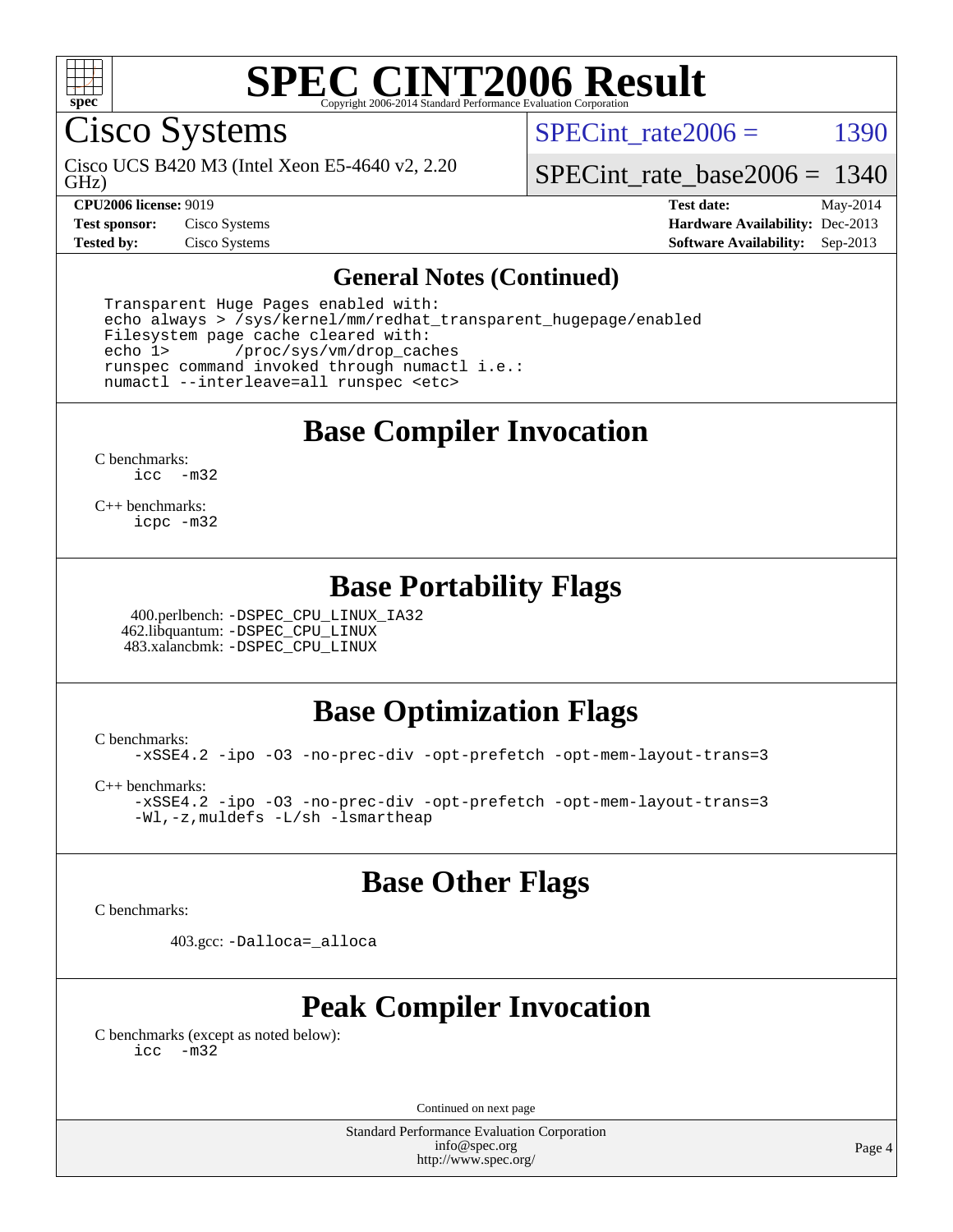

Cisco Systems

GHz) Cisco UCS B420 M3 (Intel Xeon E5-4640 v2, 2.20 SPECint rate $2006 =$  1390

[SPECint\\_rate\\_base2006 =](http://www.spec.org/auto/cpu2006/Docs/result-fields.html#SPECintratebase2006) 1340

**[CPU2006 license:](http://www.spec.org/auto/cpu2006/Docs/result-fields.html#CPU2006license)** 9019 **[Test date:](http://www.spec.org/auto/cpu2006/Docs/result-fields.html#Testdate)** May-2014 **[Test sponsor:](http://www.spec.org/auto/cpu2006/Docs/result-fields.html#Testsponsor)** Cisco Systems **[Hardware Availability:](http://www.spec.org/auto/cpu2006/Docs/result-fields.html#HardwareAvailability)** Dec-2013 **[Tested by:](http://www.spec.org/auto/cpu2006/Docs/result-fields.html#Testedby)** Cisco Systems **[Software Availability:](http://www.spec.org/auto/cpu2006/Docs/result-fields.html#SoftwareAvailability)** Sep-2013

## **[Peak Compiler Invocation \(Continued\)](http://www.spec.org/auto/cpu2006/Docs/result-fields.html#PeakCompilerInvocation)**

400.perlbench: [icc -m64](http://www.spec.org/cpu2006/results/res2014q3/cpu2006-20140606-29834.flags.html#user_peakCCLD400_perlbench_intel_icc_64bit_bda6cc9af1fdbb0edc3795bac97ada53)

401.bzip2: [icc -m64](http://www.spec.org/cpu2006/results/res2014q3/cpu2006-20140606-29834.flags.html#user_peakCCLD401_bzip2_intel_icc_64bit_bda6cc9af1fdbb0edc3795bac97ada53)

456.hmmer: [icc -m64](http://www.spec.org/cpu2006/results/res2014q3/cpu2006-20140606-29834.flags.html#user_peakCCLD456_hmmer_intel_icc_64bit_bda6cc9af1fdbb0edc3795bac97ada53)

458.sjeng: [icc -m64](http://www.spec.org/cpu2006/results/res2014q3/cpu2006-20140606-29834.flags.html#user_peakCCLD458_sjeng_intel_icc_64bit_bda6cc9af1fdbb0edc3795bac97ada53)

[C++ benchmarks:](http://www.spec.org/auto/cpu2006/Docs/result-fields.html#CXXbenchmarks) [icpc -m32](http://www.spec.org/cpu2006/results/res2014q3/cpu2006-20140606-29834.flags.html#user_CXXpeak_intel_icpc_4e5a5ef1a53fd332b3c49e69c3330699)

### **[Peak Portability Flags](http://www.spec.org/auto/cpu2006/Docs/result-fields.html#PeakPortabilityFlags)**

 400.perlbench: [-DSPEC\\_CPU\\_LP64](http://www.spec.org/cpu2006/results/res2014q3/cpu2006-20140606-29834.flags.html#b400.perlbench_peakCPORTABILITY_DSPEC_CPU_LP64) [-DSPEC\\_CPU\\_LINUX\\_X64](http://www.spec.org/cpu2006/results/res2014q3/cpu2006-20140606-29834.flags.html#b400.perlbench_peakCPORTABILITY_DSPEC_CPU_LINUX_X64) 401.bzip2: [-DSPEC\\_CPU\\_LP64](http://www.spec.org/cpu2006/results/res2014q3/cpu2006-20140606-29834.flags.html#suite_peakCPORTABILITY401_bzip2_DSPEC_CPU_LP64) 456.hmmer: [-DSPEC\\_CPU\\_LP64](http://www.spec.org/cpu2006/results/res2014q3/cpu2006-20140606-29834.flags.html#suite_peakCPORTABILITY456_hmmer_DSPEC_CPU_LP64) 458.sjeng: [-DSPEC\\_CPU\\_LP64](http://www.spec.org/cpu2006/results/res2014q3/cpu2006-20140606-29834.flags.html#suite_peakCPORTABILITY458_sjeng_DSPEC_CPU_LP64) 462.libquantum: [-DSPEC\\_CPU\\_LINUX](http://www.spec.org/cpu2006/results/res2014q3/cpu2006-20140606-29834.flags.html#b462.libquantum_peakCPORTABILITY_DSPEC_CPU_LINUX) 483.xalancbmk: [-DSPEC\\_CPU\\_LINUX](http://www.spec.org/cpu2006/results/res2014q3/cpu2006-20140606-29834.flags.html#b483.xalancbmk_peakCXXPORTABILITY_DSPEC_CPU_LINUX)

## **[Peak Optimization Flags](http://www.spec.org/auto/cpu2006/Docs/result-fields.html#PeakOptimizationFlags)**

[C benchmarks](http://www.spec.org/auto/cpu2006/Docs/result-fields.html#Cbenchmarks):

 400.perlbench: [-xSSE4.2](http://www.spec.org/cpu2006/results/res2014q3/cpu2006-20140606-29834.flags.html#user_peakPASS2_CFLAGSPASS2_LDCFLAGS400_perlbench_f-xSSE42_f91528193cf0b216347adb8b939d4107)(pass 2) [-prof-gen](http://www.spec.org/cpu2006/results/res2014q3/cpu2006-20140606-29834.flags.html#user_peakPASS1_CFLAGSPASS1_LDCFLAGS400_perlbench_prof_gen_e43856698f6ca7b7e442dfd80e94a8fc)(pass 1) [-ipo](http://www.spec.org/cpu2006/results/res2014q3/cpu2006-20140606-29834.flags.html#user_peakPASS2_CFLAGSPASS2_LDCFLAGS400_perlbench_f-ipo)(pass 2) [-O3](http://www.spec.org/cpu2006/results/res2014q3/cpu2006-20140606-29834.flags.html#user_peakPASS2_CFLAGSPASS2_LDCFLAGS400_perlbench_f-O3)(pass 2) [-no-prec-div](http://www.spec.org/cpu2006/results/res2014q3/cpu2006-20140606-29834.flags.html#user_peakPASS2_CFLAGSPASS2_LDCFLAGS400_perlbench_f-no-prec-div)(pass 2) [-prof-use](http://www.spec.org/cpu2006/results/res2014q3/cpu2006-20140606-29834.flags.html#user_peakPASS2_CFLAGSPASS2_LDCFLAGS400_perlbench_prof_use_bccf7792157ff70d64e32fe3e1250b55)(pass 2) [-auto-ilp32](http://www.spec.org/cpu2006/results/res2014q3/cpu2006-20140606-29834.flags.html#user_peakCOPTIMIZE400_perlbench_f-auto-ilp32) 401.bzip2: [-xSSE4.2](http://www.spec.org/cpu2006/results/res2014q3/cpu2006-20140606-29834.flags.html#user_peakPASS2_CFLAGSPASS2_LDCFLAGS401_bzip2_f-xSSE42_f91528193cf0b216347adb8b939d4107)(pass 2) [-prof-gen](http://www.spec.org/cpu2006/results/res2014q3/cpu2006-20140606-29834.flags.html#user_peakPASS1_CFLAGSPASS1_LDCFLAGS401_bzip2_prof_gen_e43856698f6ca7b7e442dfd80e94a8fc)(pass 1) [-ipo](http://www.spec.org/cpu2006/results/res2014q3/cpu2006-20140606-29834.flags.html#user_peakPASS2_CFLAGSPASS2_LDCFLAGS401_bzip2_f-ipo)(pass 2) [-O3](http://www.spec.org/cpu2006/results/res2014q3/cpu2006-20140606-29834.flags.html#user_peakPASS2_CFLAGSPASS2_LDCFLAGS401_bzip2_f-O3)(pass 2) [-no-prec-div](http://www.spec.org/cpu2006/results/res2014q3/cpu2006-20140606-29834.flags.html#user_peakPASS2_CFLAGSPASS2_LDCFLAGS401_bzip2_f-no-prec-div)(pass 2) [-prof-use](http://www.spec.org/cpu2006/results/res2014q3/cpu2006-20140606-29834.flags.html#user_peakPASS2_CFLAGSPASS2_LDCFLAGS401_bzip2_prof_use_bccf7792157ff70d64e32fe3e1250b55)(pass 2) [-opt-prefetch](http://www.spec.org/cpu2006/results/res2014q3/cpu2006-20140606-29834.flags.html#user_peakCOPTIMIZE401_bzip2_f-opt-prefetch) [-auto-ilp32](http://www.spec.org/cpu2006/results/res2014q3/cpu2006-20140606-29834.flags.html#user_peakCOPTIMIZE401_bzip2_f-auto-ilp32) [-ansi-alias](http://www.spec.org/cpu2006/results/res2014q3/cpu2006-20140606-29834.flags.html#user_peakCOPTIMIZE401_bzip2_f-ansi-alias) 403.gcc: [-xSSE4.2](http://www.spec.org/cpu2006/results/res2014q3/cpu2006-20140606-29834.flags.html#user_peakCOPTIMIZE403_gcc_f-xSSE42_f91528193cf0b216347adb8b939d4107) [-ipo](http://www.spec.org/cpu2006/results/res2014q3/cpu2006-20140606-29834.flags.html#user_peakCOPTIMIZE403_gcc_f-ipo) [-O3](http://www.spec.org/cpu2006/results/res2014q3/cpu2006-20140606-29834.flags.html#user_peakCOPTIMIZE403_gcc_f-O3) [-no-prec-div](http://www.spec.org/cpu2006/results/res2014q3/cpu2006-20140606-29834.flags.html#user_peakCOPTIMIZE403_gcc_f-no-prec-div)  $429$ .mcf: basepeak = yes 445.gobmk: [-xSSE4.2](http://www.spec.org/cpu2006/results/res2014q3/cpu2006-20140606-29834.flags.html#user_peakPASS2_CFLAGSPASS2_LDCFLAGS445_gobmk_f-xSSE42_f91528193cf0b216347adb8b939d4107)(pass 2) [-prof-gen](http://www.spec.org/cpu2006/results/res2014q3/cpu2006-20140606-29834.flags.html#user_peakPASS1_CFLAGSPASS1_LDCFLAGS445_gobmk_prof_gen_e43856698f6ca7b7e442dfd80e94a8fc)(pass 1) [-prof-use](http://www.spec.org/cpu2006/results/res2014q3/cpu2006-20140606-29834.flags.html#user_peakPASS2_CFLAGSPASS2_LDCFLAGS445_gobmk_prof_use_bccf7792157ff70d64e32fe3e1250b55)(pass 2) [-ansi-alias](http://www.spec.org/cpu2006/results/res2014q3/cpu2006-20140606-29834.flags.html#user_peakCOPTIMIZE445_gobmk_f-ansi-alias) [-opt-mem-layout-trans=3](http://www.spec.org/cpu2006/results/res2014q3/cpu2006-20140606-29834.flags.html#user_peakCOPTIMIZE445_gobmk_f-opt-mem-layout-trans_a7b82ad4bd7abf52556d4961a2ae94d5) 456.hmmer: [-xSSE4.2](http://www.spec.org/cpu2006/results/res2014q3/cpu2006-20140606-29834.flags.html#user_peakCOPTIMIZE456_hmmer_f-xSSE42_f91528193cf0b216347adb8b939d4107) [-ipo](http://www.spec.org/cpu2006/results/res2014q3/cpu2006-20140606-29834.flags.html#user_peakCOPTIMIZE456_hmmer_f-ipo) [-O3](http://www.spec.org/cpu2006/results/res2014q3/cpu2006-20140606-29834.flags.html#user_peakCOPTIMIZE456_hmmer_f-O3) [-no-prec-div](http://www.spec.org/cpu2006/results/res2014q3/cpu2006-20140606-29834.flags.html#user_peakCOPTIMIZE456_hmmer_f-no-prec-div) [-unroll2](http://www.spec.org/cpu2006/results/res2014q3/cpu2006-20140606-29834.flags.html#user_peakCOPTIMIZE456_hmmer_f-unroll_784dae83bebfb236979b41d2422d7ec2) [-auto-ilp32](http://www.spec.org/cpu2006/results/res2014q3/cpu2006-20140606-29834.flags.html#user_peakCOPTIMIZE456_hmmer_f-auto-ilp32) 458.sjeng: [-xSSE4.2](http://www.spec.org/cpu2006/results/res2014q3/cpu2006-20140606-29834.flags.html#user_peakPASS2_CFLAGSPASS2_LDCFLAGS458_sjeng_f-xSSE42_f91528193cf0b216347adb8b939d4107)(pass 2) [-prof-gen](http://www.spec.org/cpu2006/results/res2014q3/cpu2006-20140606-29834.flags.html#user_peakPASS1_CFLAGSPASS1_LDCFLAGS458_sjeng_prof_gen_e43856698f6ca7b7e442dfd80e94a8fc)(pass 1) [-ipo](http://www.spec.org/cpu2006/results/res2014q3/cpu2006-20140606-29834.flags.html#user_peakPASS2_CFLAGSPASS2_LDCFLAGS458_sjeng_f-ipo)(pass 2) [-O3](http://www.spec.org/cpu2006/results/res2014q3/cpu2006-20140606-29834.flags.html#user_peakPASS2_CFLAGSPASS2_LDCFLAGS458_sjeng_f-O3)(pass 2) [-no-prec-div](http://www.spec.org/cpu2006/results/res2014q3/cpu2006-20140606-29834.flags.html#user_peakPASS2_CFLAGSPASS2_LDCFLAGS458_sjeng_f-no-prec-div)(pass 2) [-prof-use](http://www.spec.org/cpu2006/results/res2014q3/cpu2006-20140606-29834.flags.html#user_peakPASS2_CFLAGSPASS2_LDCFLAGS458_sjeng_prof_use_bccf7792157ff70d64e32fe3e1250b55)(pass 2) [-unroll4](http://www.spec.org/cpu2006/results/res2014q3/cpu2006-20140606-29834.flags.html#user_peakCOPTIMIZE458_sjeng_f-unroll_4e5e4ed65b7fd20bdcd365bec371b81f) [-auto-ilp32](http://www.spec.org/cpu2006/results/res2014q3/cpu2006-20140606-29834.flags.html#user_peakCOPTIMIZE458_sjeng_f-auto-ilp32) Continued on next page